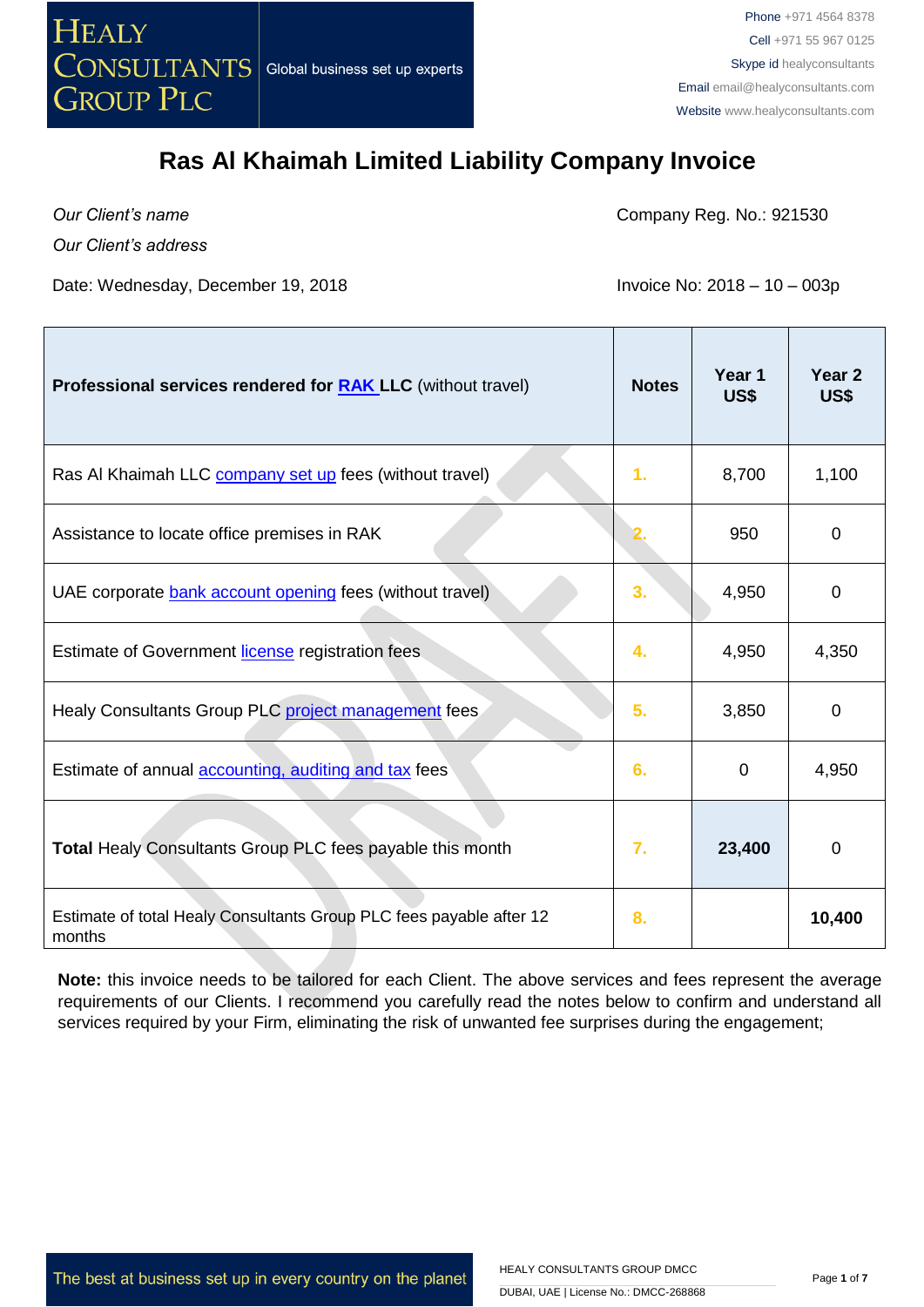

#### *Notes to invoice above*

**1.** Healy Consultants Group PLC's fees to efficiently and effectively complete RAK LLC registration within [five](http://www.healyconsultants.com/ras-al-khaimah-free-zone/fees-timelines/#timelines)  [weeks](http://www.healyconsultants.com/ras-al-khaimah-free-zone/fees-timelines/#timelines) (click link) by **i)** choosing the optimum regulatory license for our Client's business activities; **ii)** reserving a company name with [RAK DED;](http://www.ded.rak.ae/en/Pages/default.aspx) **iii)** settling our accountant and lawyer fees; and **iv)** preparing a high quality company incorporation application for [RAK DED;](http://www.ded.rak.ae/en/Pages/default.aspx)

All [engagement fees](http://www.healyconsultants.com/company-registration-fees/) (click link) are agreed and paid up front and agree to the fees published on our country web pages. Consequently, there are no hidden fees, surprises or ambushes throughout the engagement. All engagement deadlines are agreed up front in the form of a [detailed project](http://www.healyconsultants.com/index-important-links/example-project-plan/) plan, mapping out [deliverables](http://www.healyconsultants.com/deliverables-to-our-clients/) by week throughout the engagement term;



Every week during the engagement, Healy Consultants Group PLC will email our Client a detailed status [update.](http://www.healyconsultants.com/index-important-links/weekly-engagement-status-email/) Our Client is immediately informed of engagement problems together with solutions. Your dedicated engagement manager is reachable by phone, Skype, live chat and email and will communicate in your preferred language;

- **2.** Before company incorporation is complete, RAK LLC will review and approve a lease agreement for [office](http://www.rakia.ae/Company-Formation/Facilities)  [premises.](http://www.rakia.ae/Company-Formation/Facilities) If your Firm requires this service from Healy Consultants Group PLC, our one-time fee amounts to US\$950. Our Clients should expect to pay annual office rent of US\$5,000 per month to the landlord for a 25 sqm office;
- **3.** Healy Consultants Group PLC will be pleased to open a UAE corporate bank account. It is a time-consuming task, and Healy Consultants Group PLC will shelter our Client from the associated administrative challenges. As you can appreciate, it is a difficult task to obtain bank account approval through a newly formed company when shareholders, directors and bank signatories reside overseas;

Healy Consultants Group PLC will choose banks that have **i)** good e-banking platforms; **ii)** issue cheque books to pay local expenses; **iii)** if possibe, do not rely on intermediate banks to handle their incoming and outgoing funds transfers; **iv)** issue corporate visa debit cards; and **v)** supply quality email and telephone customer service; The bank signatory to the bank account can be a foreigner and non-resident in UAE. That said, usually cheque books and debit cards are issued to those companies with a resident bank signatory;

Healy Consultants Group PLC will prepare a business plan for the bank to optimize the probability of corporate bank account approval. Depending on our Client's business and nationality, there is a 40% probability the banks will request a bank signatory to travel for a one-hour bank interview. Healy Consultants Group PLC will try its best to negotiate with the bank for a travel exemption. If our Client must travel to UAE for corporate bank account opening, Healy Consultants Group PLC will refund our Client US\$950;

If our Client is not comfortable with only a USE corporate bank account, Healy Consultants Group PLC will be pleased to open an [international corporate bank account](http://www.healyconsultants.com/international-banking/) (click link) outside of Dubai. Examples include New York, Germany, Liechtenstein, Austria, Bulgaria, South Africa, Australia, London or South America. All banks will be top tier banks in these countries with excellent internet banking services. Example of our global banking partners include HSBC, Standard Chartered Bank, Citibank, Barclays, Standard bank, ANZ bank, VTB bank, UBS, Credit Suisse;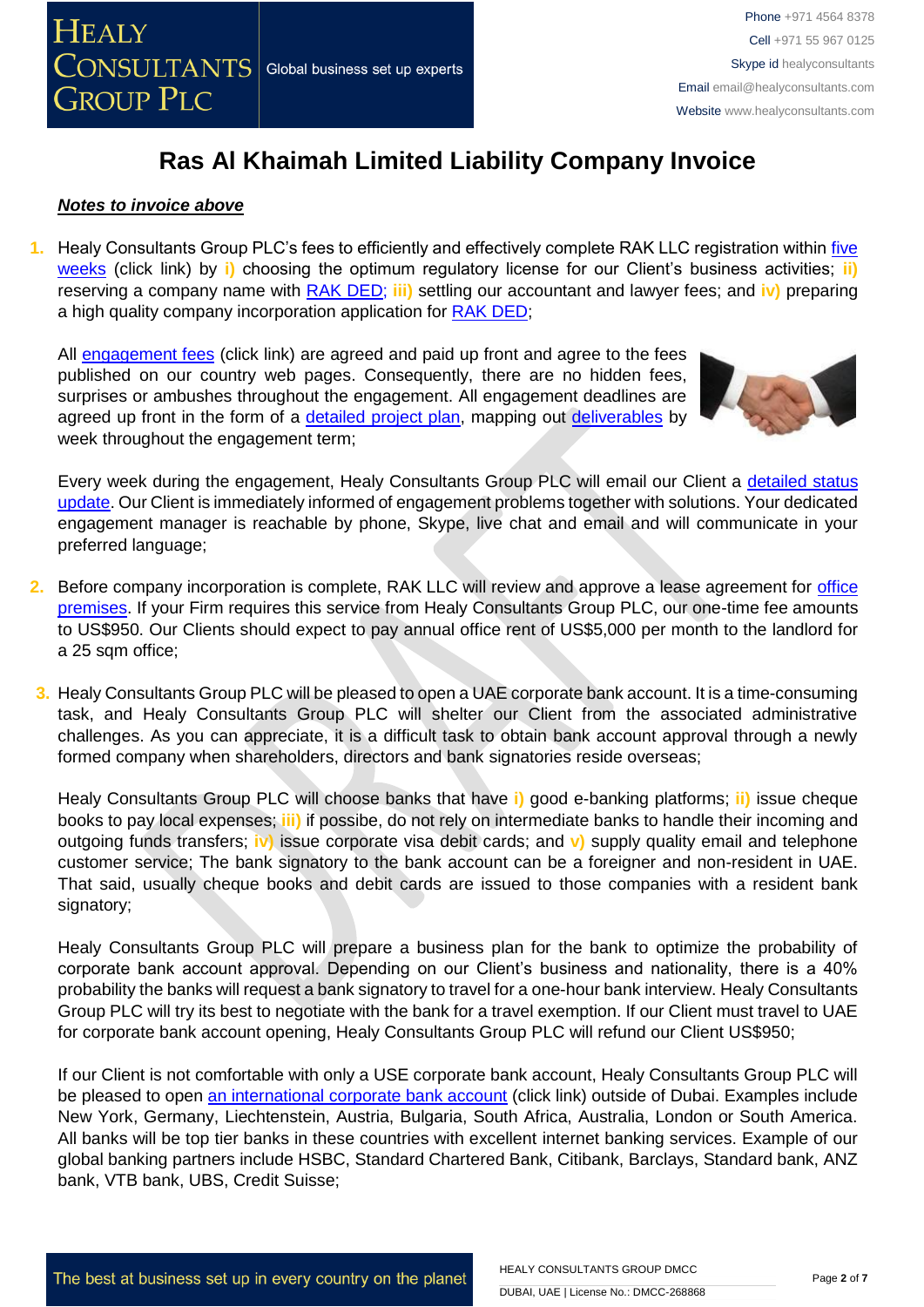There is a 25% probability the bank officer will request **i)** a set of corporate documents to be certified by a local Public Notary or legalized by the Ministry of Industry and Trade and **ii)** a set of personal documents from each individual director, shareholder and bank signatory to be certified, apostilled or attested in the nearest country embassy and translated to Arabic. Following appropriate attestation of signatures, bank due diligence and corporate bank account opening forms, our Client couriers signed corporate bank account opening set required by the bank to our preferred address;







The banks enjoy ultimate power of approval of corporate bank account applications. Consequently, guaranteed success is outside of Healy Consultants Group PLC's control. What is inside our control is the preparation and submission of a high-quality bank application that maximizes the likelihood of approval. To date, we enjoy a 100% approval record because of [our global banking relationships](http://www.healyconsultants.com/international-banking/corporate-accounts/) and determination.

Global banks continue to tighten corporate bank account opening procedures, their internal compliance departments completing more thorough due diligence of Clients. Consequently, our Clients should expect the bank account approval period to take up to 4 weeks. Furthermore, global banks now require evidence of proof of business in the country where the corporate bank account will be, including sales contracts or lease agreement;

- **4.** This is an estimate of annual license fees a RAK mainland company must settle with the [RAK DED.](http://www.ded.rak.ae/en/Pages/default.aspx) [Actual](http://ded.rak.ae/en/pages/%D8%A7%D9%84%D8%AA%D8%B1%D8%A7%D8%AE%D9%8A%D8%B5-%D8%A7%D9%84%D8%AA%D8%AC%D8%A7%D8%B1%D9%8A%D8%A9-%D8%A7%D9%86%D8%AC%D9%84%D9%8A%D8%B2%D9%8A-.aspx)  [fees will depend on the business activity.](http://ded.rak.ae/en/pages/%D8%A7%D9%84%D8%AA%D8%B1%D8%A7%D8%AE%D9%8A%D8%B5-%D8%A7%D9%84%D8%AA%D8%AC%D8%A7%D8%B1%D9%8A%D8%A9-%D8%A7%D9%86%D8%AC%D9%84%D9%8A%D8%B2%D9%8A-.aspx) For transparency purposes, all government fee payments will be supported by original payment receipts and invoices. Examples of government costs include **i)** reserving the company name with the [Department of Economic Development;](http://www.ded.rak.ae/en/Pages/default.aspx) **ii)** preparation of company deeds and articles of association with UAE courts; **iii)** paying the Chamber of Commerce fee; and **iv)** registering the company with the [Ministry of Economy,](https://www.rak.ae/wps/portal/rak/home/edirectory/federal-entities/ministry-of-economy/!ut/p/z1/vVLBUsIwFPyVXjh2XlLSNjm2ijAoOMq00Fw6oQ0YpS2EDFq_3sCtjoBezC15-_a93SxwWACvxUGthVFNLTb2nvEgJxh7HiN4giZPBEUxnZL-Q4ppgGHeBVBEGYrGM5ymNzEeUQL8N_3ozInQtf4UOPCiNlvzApkWb7lci7xoaiNrs1FLLXSbC91DtuTIUmlZmEa3PbSSpdRi41iYMkrue6hStdob3TrNypGWoanaHx-PA7eFKiHDZYFWlPkuYyFziedjl_kldWVJvCUNln3Jiu8GdRUMB1cNmgltOXgX1rU5uQsuA07_cAJcMvrSJqdFu4DhYxjbESH1b7EluEeQWanhWS0sgPlByXdI6kZXNluzPzo5QjC-5pbNq3rd7XhkQ3EMwYeBxf-kYlslSUX7rTsePI8-46k7nEdfFDOo9w!!/dz/d5/L0lHSkovd0RNQUprQUVnQSEhLzROVkUvZW4!/) and the [Ministry of Labour.](https://www.rak.ae/wps/portal/rak/home/edirectory/federal-entities/ministry-of-labour/!ut/p/z1/vZJLc4IwFIX_ChuXTC4SISyhWh1b7bQOKNkwAaJNhaAxffDvG93RqY9uml2S7-aee3IQRStEJfsQG6ZFI1ll9in1Muw4_X6AnRnMnjGEEZlj9zFxyMxDyy5AgAQQThdOktxFzoRgRG-phzMrhGv1CaKIFlLv9CtKFdtmfMOyopGaS12JXDHVZkz1wFxZvBSKF7pRbQ_WvOSKVZbBhBb80INaSHHQqrWatVWxvHlXv50d2-0KUaIUuFd4PiM2BC62cVEEdlBibudBOSCYQA4u-WlPV_94dIM9tIt0DY7vvcvA6QdOwCWLL6k4iewC4yc_Mi18Mhg65oEHQAumUGpG9c_OMuqj5YfgnyiWjapNshZ_dHICaHrNLZNW8bbf09BE4hiBL41W_5GJXR3HNXFbe_syWg-juT1eht_bXh46/dz/d5/L0lHSkovd0RNQUZrQUVnQSEhLzROVkUvZW4!/) Following engagement completion, Healy Consultants Group PLC will refund our Client any excess of funds received over actual Government costs paid. Company licenses are renewable annually after the free zone company complied with the accounting obligations;
- **5.** Healy Consultants Group PLC project management fees relate to time and resources dedicated to:
	- **a)** thoroughly research and plan RAK LLC business set up for our Client;
	- **b)** devising strategies to **i)** minimise the total engagement period; **ii)** complete the engagement without our Client's travel; **iii)** avoid the need for a UAE national [shareholder;](http://www.healyconsultants.com/corporate-advisory-services/nominee-shareholders-directors/national-shareholder-services/) and **iv)** avoid the need for a specific regulatory license;
	- **c)** agreeing the optimum corporate structure with our Client;
	- **d)** choosing the optimum regulatory license for our Client's business activities (if required);
	- **e)** collating and supervising the legalisation and attestation and translation of Client documents;
	- f) weekly detailed engagement [status updates](http://www.healyconsultants.com/index-important-links/weekly-engagement-status-email/) to our Client and weekly Thursday conference calls;
	- **g)** payment of retainer fees to multiple local lawyers and accountants;
	- **h)** ensuring our Client complies with local regulations and legally owns and controls the entity;

The best at business set up in every country on the planet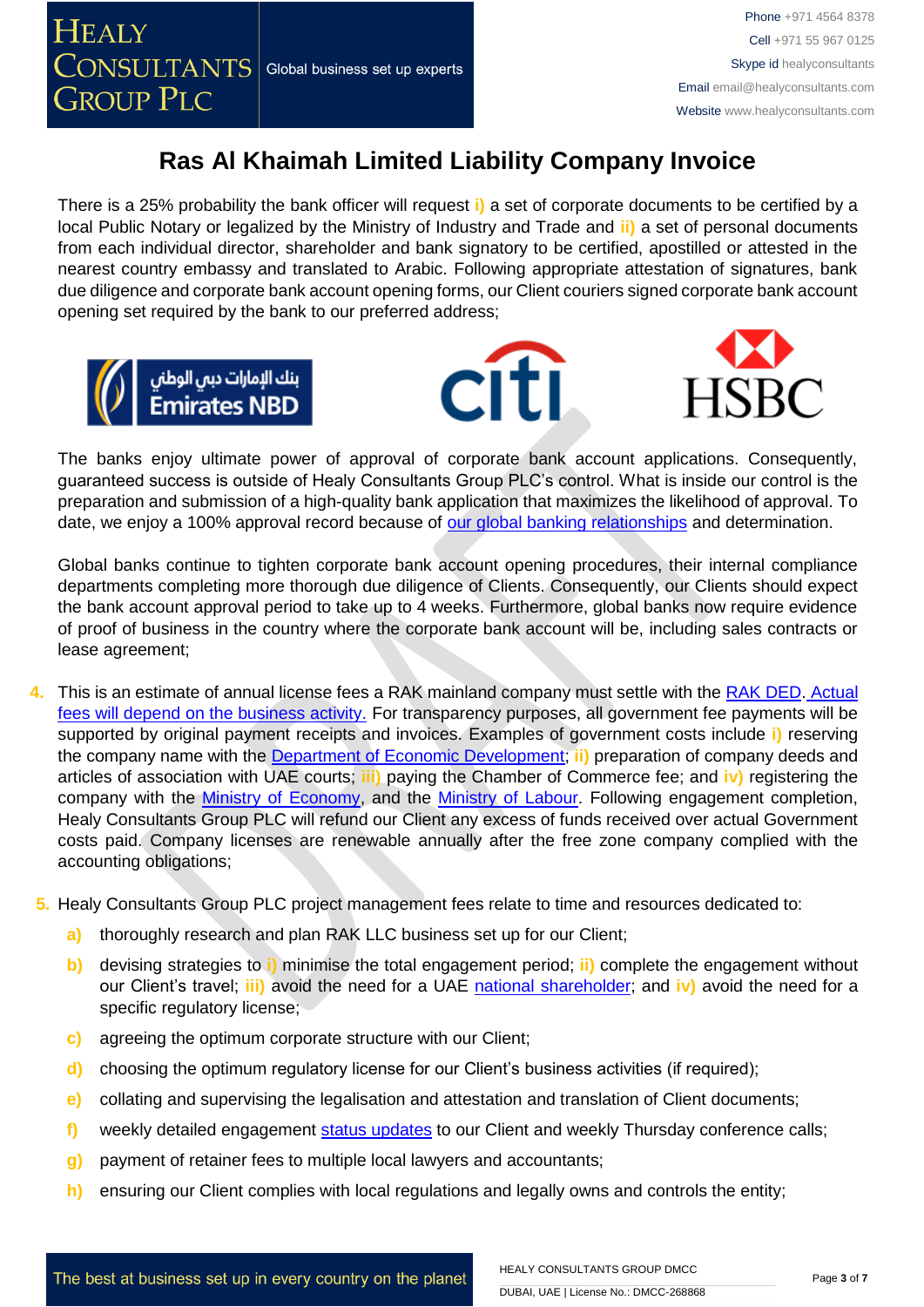

- **i)** ascertain the specific accounting, tax, legal and compliance considerations;
- **j)** determining the local and international tax obligations of the new entity, including corporate income tax, payroll taxes, withholding tax and sales taxes;
- **k)** finding solutions to [challenges that occur](http://www.healyconsultants.com/engagement-project-management/) throughout the engagement;
- **6.** For an active trading company, these [accounting, auditing and tax](http://www.healyconsultants.com/uae-company-registration/accounting-legal/) fees are an estimate of Healy Consultants Group PLC fees to efficiently and effectively discharge your annual company accounting, auditting and tax obligations. Following receipt of a set of draft accounting numbers from your company, Healy Consultants Group PLC will more accurately advise accounting and tax fees. For a dormant company, Healy Consultants Group PLC fees are only US\$950;



- **7.** All fees quoted in this invoice correspond to fees quote[d on Healy Consultants Group PLC's website.](http://www.healyconsultants.com/company-registration-fees/) Please review this invoice carefully to identify errors. During the rush of the business day, it is possible that Healy Consultants Group PLC inadvertently made fee calculation errors, typing errors or omitted services or omitted historic fee payments from Clients. In the unfortunate event you identify invoice errors, please revert to me directly re the same. I apologize in advance if I or my staff made invoice errors In accordance with the [UAE VAT law,](https://www.tax.gov.ae/legislation.aspx) Healy Consultants Group DMCC will impose 5% VAT on all invoices issued to UAE based clients, where applicable, with effect from 1 January 2018;
- **8.** Assuming our Clients re-engage Healy Consultants Group PLC, this fee is an estimate of the fees payable next year, 12 months after the date of company registration this year;
- **9.** The fees quoted in this invoice are a prediction of the fees required to efficiently and effectively complete this engagement in a timely manner. If during the engagement Healy Consultants Group PLC realizes that the project is more complex than anticipated, requiring a large additional investment of time, my Firm will revert to request additional fees.
- **10.** The minimum share capital of a RAK LLC company varies by industry but averages [US\\$41,000](http://ded.rak.ae/ar/pages/faq.aspx#Answer30) (AED 150,000). The share capital must be confirmed by a bank statement before company incorporation is complete. To optimize engagement efficiency and minimize delays, Healy Consultants Group PLC is happy to deposit these funds on behalf of our clients;
- **11.** According to UAE [Company](http://ejustice.gov.ae/downloads/latest_laws2015/federal_law_2_2015_commercial_companies_en.pdf) law, majority of UAE subsidiary LLCs must appoint a UAE national to hold 51% of the company shares. Only if the UAE subsidiary falls under the category of Professional Service Company, the entity can be 100% foreign owned but instead, a UAE national must be appointed in the form of a local service agent (LSA), also known as a sponsor. Neither the 51% national shareholder nor the LSA will be responsible for the company's daily activities, nor does he take part in any operation, management or ownership of the office. Typically, the role of the LSA is restricted to administrative functions such as liaising with the Dubai Government ministries re regulatory licenses, permits or employment visas, etc. If required, Healy Consultants Group PLC will be pleased to provide our Client with a local professional passive nominee resident service agent in UAE. Our one-time finder fee is US\$1,950 and includes **i)** supplying our Client with a detailed comparison table contrasting different local nationals interested in sponsoring the UAE entity; **ii)** aggressively and skilfully negotiating the annual local agent service fees; **iii)** crafting a local agent service agreement that protects our Client foreign investment in UAE; **iv)** supplying our Client with detailed due diligence [documentation;](https://www.healyconsultants.com/company-formation/due-diligence/) **v)** facilitating a skype or multi-party free dial in conference call with your preferred sponsor; **vi)** registering the agent appointment with the government authorities;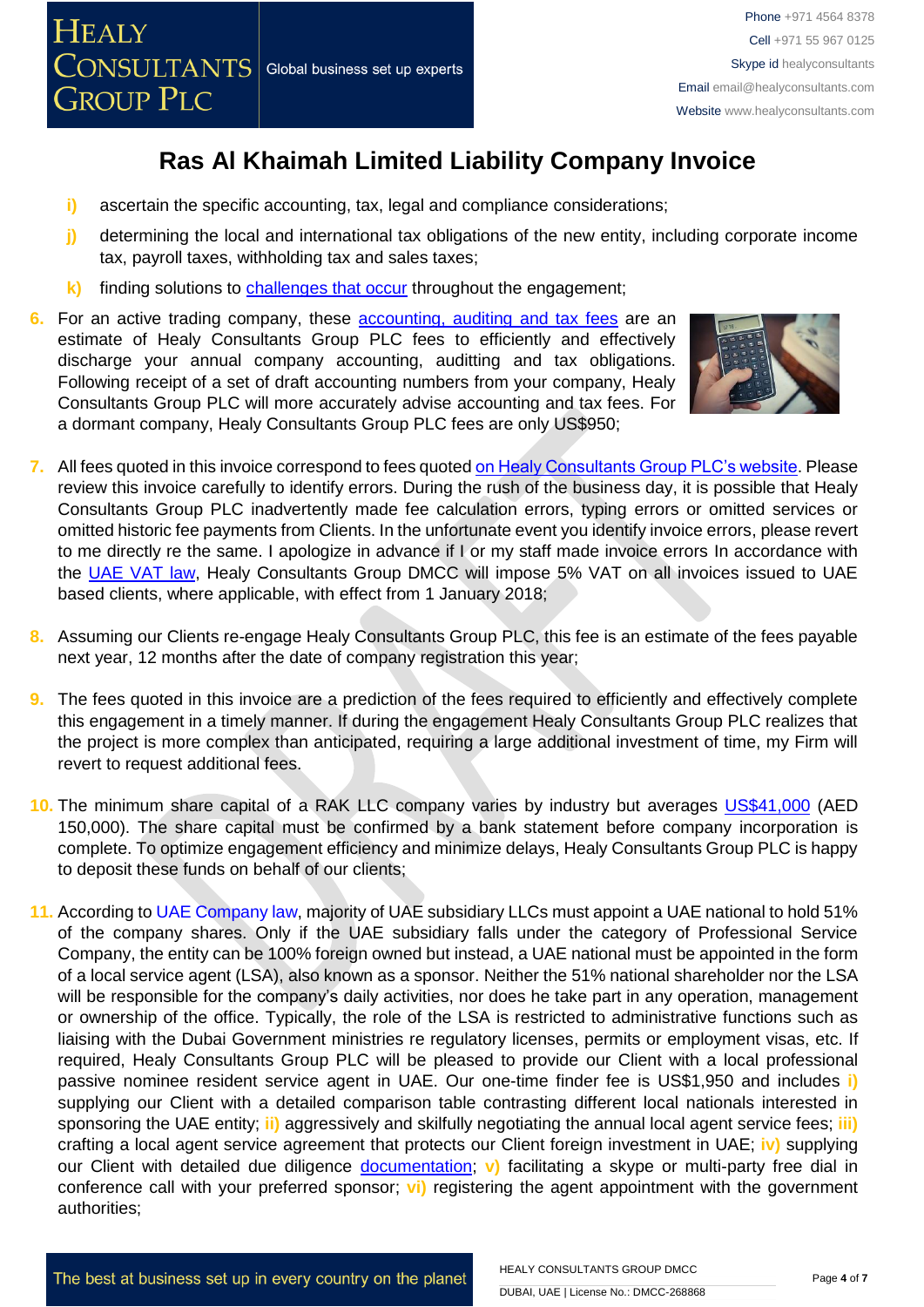Depending on the local service agent selected, our Client should budget to pay annual agent service fees ranging from US\$5,000 to US\$12,000. For transparency purposes, this annual fee is payable directly to the UAE local agent by our Client, independently of Healy Consultants Group PLC. As we aggressively and skilfully negotiate the minimum annual fees with your preferred local agent, Healy Consultants Group PLC will cc our Client in our email communications;

- **12.** It is important our Clients are aware of their personal and corporate tax obligations in their country of residence and domicile; and they will fulfill those obligations annually. Let us know if you need Healy Consultants Group PLC help to clarify your local and international annual tax reporting obligations;
- **13.** If our Client and Healy Consultants Group PLC properly plan this engagement, our Clients will *not* have to travel during this engagement. Healy Consultants Group PLC will efficiently complete company registration and corporate bank account opening in a timely manner without our Client's presence. Instead, our Client will need to **i)** sign and get documents legalized in the embassy in their country of origin; and **ii)** courier the originals to Healy Consultants Group PLC's office;



- **14.** If required, Healy Consultants Group PLC will be pleased to assist your firm to secure employee [visa](http://www.healyconsultants.com/dubai-company-registration/employment-visas/)  approvals. Our fee is US\$4,950 for the first employee and US\$3,950 per employee therafter. Our employee visa fee includes preparation of a quality visa application and submitting to the correct Government immigration officers. The Government enjoys ultimate power of approval of visa applications. Consequently, guaranteed success is outside of Healy Consultants Group PLC's control. What is inside our control is the preparation and submission of a high-quality immigration visa application that maximizes the likelihood of visa approval;
- **15.** Monthly, quarterly and mid-year Government tax obligations include monthly bookkeeping and quarterly VAT reporting. If you need our help, Healy Consultants Group PLC can complete monthly Government reporting for a monthly estimate fee of US\$860. Healy Consultants Group PLC monthly support will include **i)** receive in Dropbox the monthly invoices from our client; ii) label monthly bank statement transactions; and **iii)** submission of monthly employee payroll reporting;
- **16.** After Healy Consultants Group PLC submits an incorporation package to the RAK DED, the Government may revert to us/our Client requesting a special regulatory license to carry on your business in the country. Healy Consultants Group PLC will assist our Client secure license approval. However, the Government enjoys ultimate power of approval of company registrations and business licenses;
- **17.** Some of our Clients engage Healy Consultants Group PLC to [recruit \(click link\)](http://www.healyconsultants.com/corporate-outsourcing-services/how-we-help-our-clients-recruit-quality-employees/) local employees. We have a lot of experience in this area and we are quite skilled at securing quality candidates for our Clients;
- **18.** If our Client requires non-resident nominee shareholder and director [services \(click link\),](http://www.healyconsultants.com/corporate-outsourcing-services/nominee-shareholders-directors/) Healy Consultants Group PLC will be pleased to assist. Our fee for professional, passive nominee non-resident corporate shareholder amounts to US\$2,100 per annum. Our fee to be both non-resident nominee director and shareholder amounts to US\$6,600 per annum. Being the sole shareholders and sole director of a Client's company exposes Healy Consultants Group PLC to reputation, litigation and financial risk;
- **19.** Engage Healy Consultants Group PLC to [project manage](http://www.healyconsultants.com/project-manage-engagements/) business set up in every country on the planet. We are the best in the [world](http://www.healyconsultants.com/best-in-the-world/) at what we do, timely completing the  $A$  to  $Z$  of every country engagement;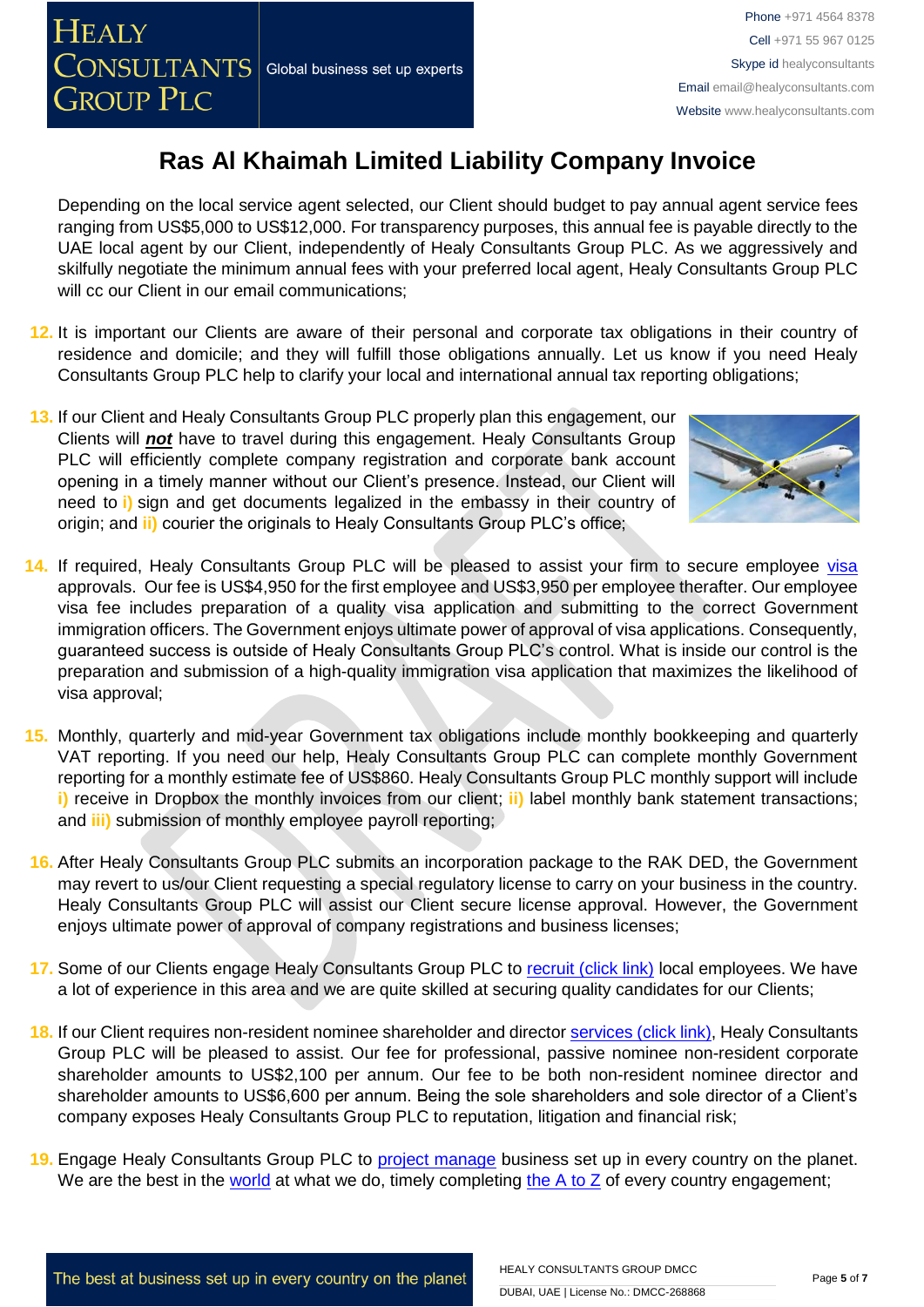**20.** During the engagement, shareholders and directors documents may need to be translated into the local language before the Government and Bank approves company registration and corporate bank account opening respectively. Consequently, our Client should budget for possible additional translation and embassy atestation fees in their country of origin as well as in UAE. Either our Client or Healy Consultants Group PLC can complete this administrative task;

As always, Healy Consultants Group PLC will negotiate with all third parties to eliminate or reduce additonal engagement costs. For transparency purposes, all third-party fee payments will be supported by original receipts and invoices. Examples of possible third-party payments include **i)** embassy fees; **ii)** notary public costs; **iii)** official translator fees;

- **21.** Some of our Clients require an [immediate RAK](http://www.healyconsultants.com/turnkey-solutions/) solution. With this strategy, within a day Healy Consultants Group PLC can supply our Client **i)** an existing dormant RAK company number; **ii)** an already approved RAK corporate bank account number; and **iii)** a business address. Turnkey solutions are attractive to those entrepreneurs who wish to immediately close a country deal, sign a contract or invoice a customer;
- **22.** As stipulated on our [business website](http://www.healyconsultants.com/) and in section 3 of our engagement letter, Healy Consultants Group PLC will only commence the engagement following **i)** settlement of our fees; and **ii)** completion and signing of our legal engagement letter;
- **23.** Healy Consultants Group PLC will only incorporate your company after 75% of [due diligence documentation](http://www.healyconsultants.com/due-diligence/) is received by email. Healy Consultants Group PLC will only open a corporate bank account after 100% of the Client's original due diligence documentation is received by courier;
- **24.** During the annual renewal engagement with our Client, our in-house [Legal and Compliance Department](http://www.healyconsultants.com/about-us/key-personnel/cai-xin-profile/)  [\(click link\)](http://www.healyconsultants.com/about-us/key-personnel/cai-xin-profile/) reviews the quality and completeness of our Client file. Consequently, Healy Consultants Group PLC may revert to our Client to ask for more up to date [due diligence documentation;](http://www.healyconsultants.com/due-diligence/)
- **25.** To assist our Clients to minimize foreign exchange costs, we offer the payment in SG\$, Euro, Pounds or US\$. Kindly let me know in which currency your Firm prefers to settle our fees and I will send an updated invoice, thank you;

The best at business set up in every country on the planet